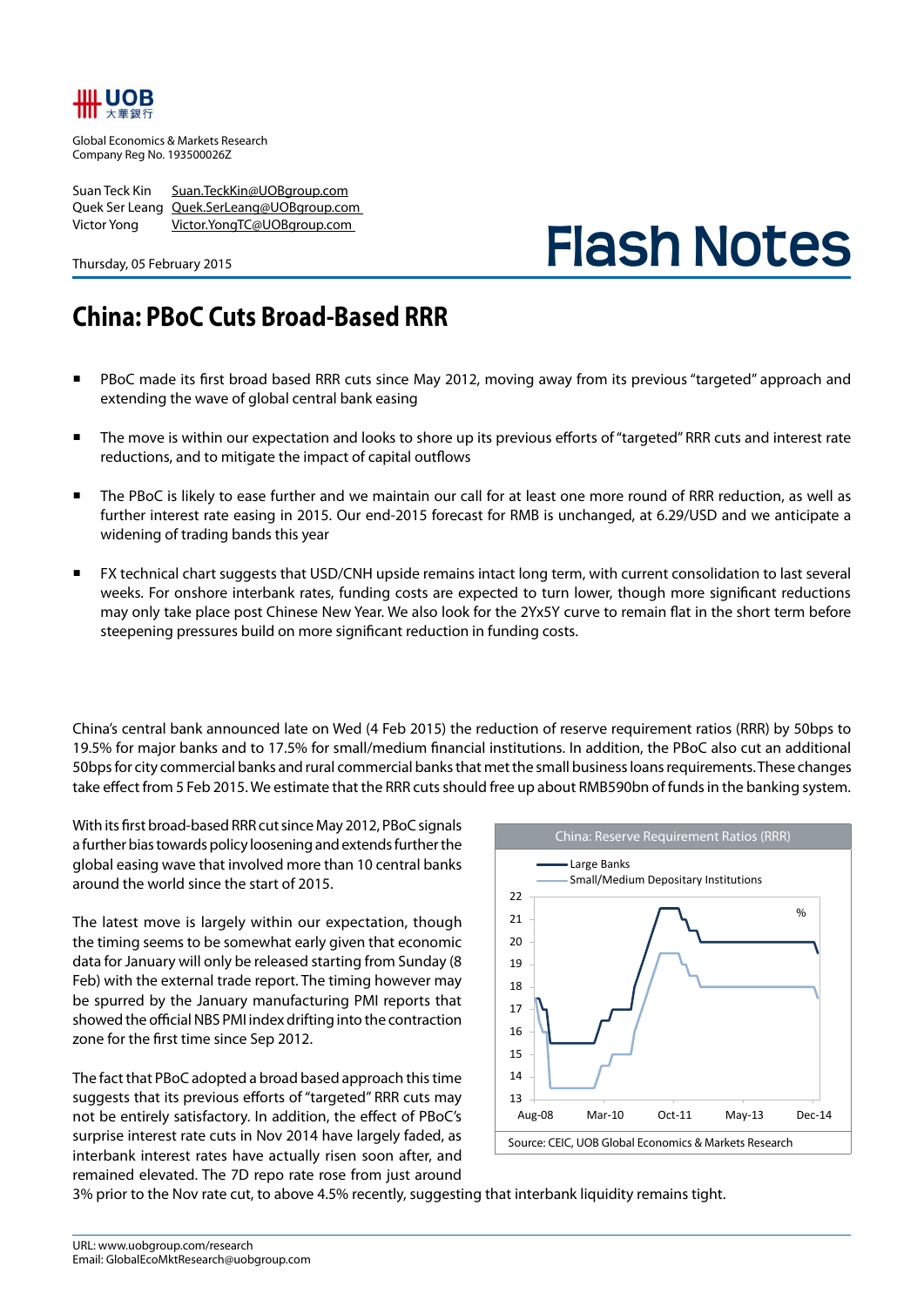The higher interbank interest rates partially reflect capital outflows taking place over the past 6 months, as PBoC's FX position data show that outflows accelerated in Dec 2014 with more than US\$21bn flowing out, the largest on record for the month. For 2014, net inflows slowed to US\$105bn, down from US\$445bn in 2013. The last time that saw an annual decline was 2012 during the height of the Eurozone debt crisis, which also resulted in the RMB under pressure during that time, accompanied by interest rate and RRR cuts as well during that year.

Meanwhile, China's headline inflation rate has drifted down to 1.4-1.5% by Nov-Dec 2014, from above 2.5% just a year ago. The PPI measure has been in negative territory for a record 34 consecutive months with no signs of turning around, exceeding the previous record of 31 months in 1997-99, during the Asian Financial Crisis years. The close correlation of the two inflation measures, at 0.68, suggests that there is considerable



downward pressure on China's CPI especially with the more than 50% drop in crude oil prices and with 10% of China's CPI basket consisting of transport and communications items. In the previous 3 cycles of deflationary readings, China's CPI typically lagged the PPI by 2 to 8 months. While the current cycle has not seen – or may not even see – any negative CPI readings so far, the downside pressure is likely to be significant in the months ahead.



With China's inflation rate at current pace of 1.4-1.5% and even if it matches our full year forecast of 2.1%, there is still room for PBoC to lower interest rates and still keep real interest rate above zero.

We maintain our view that PBoC would lower lending rates before mid-2015, as well as deposit rates (raising ceiling limit at the same time). For the RRR, we look for just one more round before mid-2015 to bring it to 19.00% as we do not expect PBoC to move aggressively given that the authorities are still looking for ways to reduce leverage in the system.

| <b>China: Interest Rate and RRR Forecasts</b>             |       |       |       |       |       |  |  |  |
|-----------------------------------------------------------|-------|-------|-------|-------|-------|--|--|--|
| $\frac{0}{0}$                                             | 4Q14  | 1Q15F | 2Q15F | 3Q15F | 4Q15F |  |  |  |
| 1-year Best Lending Rate                                  | 5.60  | 5.35  | 5.10  | 5.10  | 5.10  |  |  |  |
| 1-year Deposit Rate                                       | 2.75  | 2.50  | 2.25  | 2.25  | 2.25  |  |  |  |
| Reserve Requirement Ratio                                 | 20.00 | 19.50 | 19.00 | 19.00 | 19.00 |  |  |  |
| Source: UOB Global Economics & Markets Research Estimates |       |       |       |       |       |  |  |  |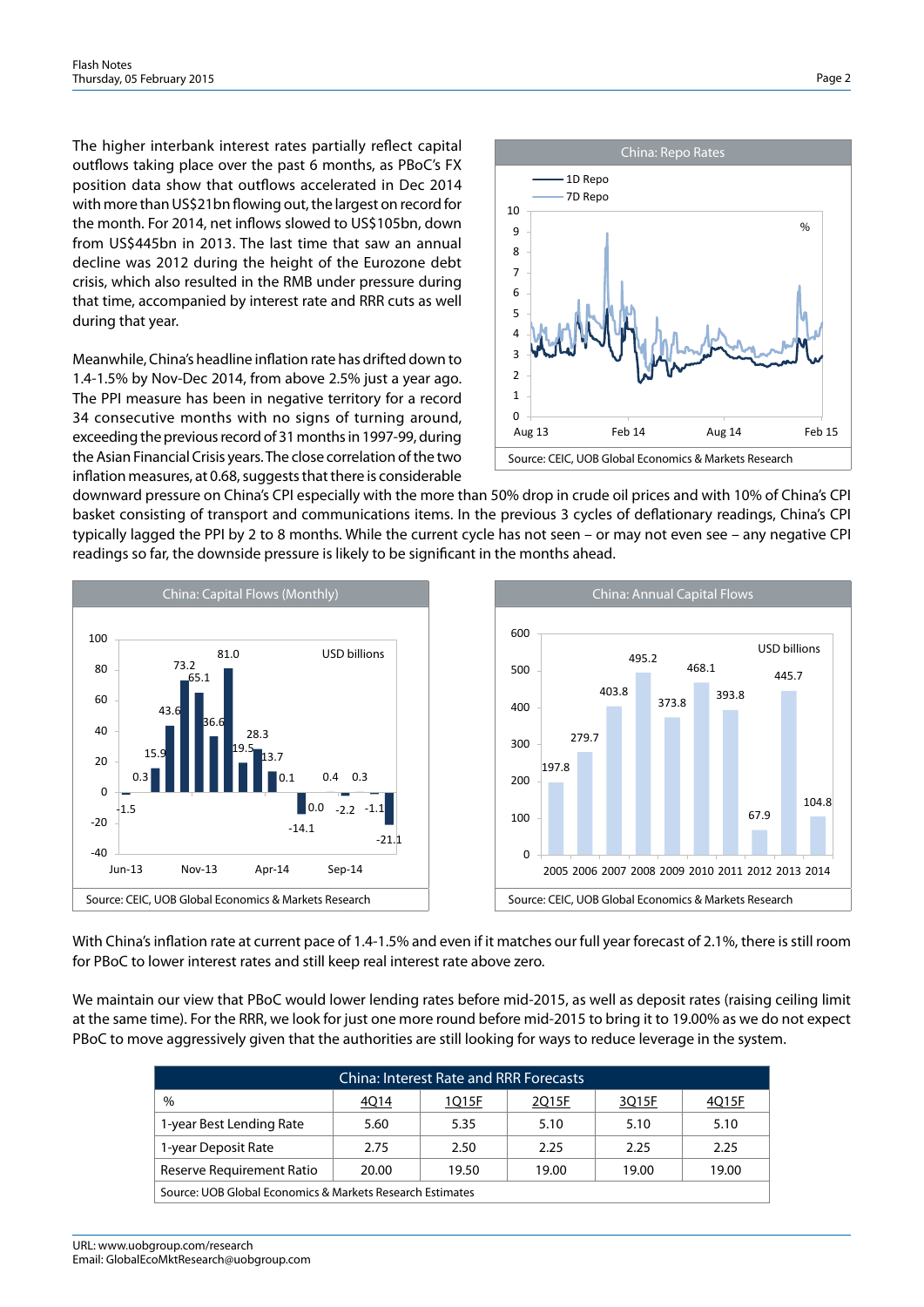Recent trading actions on the RMB suggest that the ongoing downward pressure is likely to remain for sometime, especially with the latest PBoC's RRR move. In the past 8 trading sessions since 26 January, the onshore spot prices have closed for 7 occasions of at least 1.8% below the midpoint, near the 2% limit. This is similar to the development in January 2014, when the spot prices consistently closed at around 0.7% to 0.9% stronger than the midpoint (then at +/-1% around the midpoint) and settled down somewhat subsequently, before PBoC widened the trading band on 17 Mar to 2%.

However, we do not expect substantial depreciation of the currency unless PBoC guides the daily fixing significantly weaker. As mentioned in our previous article "China: Reassessing RMB Outlook Post-MAS" dated 29 Jan 2015, the rapid internationalization of RMB means that it is essential to at least keep the currency in line with domestic and global fundamentals and market dynamics. In addition, PBoC is likely to be concerned that expectations of sharp depreciation of the currency could provoke further capital outflows that exacerbate the already tight liquidity conditions in the interbank market. Nevertheless, the currency should see more two-way moves and volatility for the currency as the one-way appreciation trend of the past fades further away.

In January 2015 alone, PBoC has appointed three offshore RMB centers: Switzerland, Thailand and Malaysia. The fast pace of development is most evident in 2014 as China moved out of Asia and PBoC appointed 8 offshore RMB centers around the world in rapid succession, covering Europe (London, Frankfurt,



Paris, Luxembourg), North America (Toronto), Australia (Sydney), Middle East (Doha), and also Asia (Seoul), in addition to the existing ones (HK, Macau, Taipei, and Singapore).

Having said that, we see further downside to the RMB in view that US Fed's interest rate normalization to be on track for mid-2015 "lift off". We are maintaining our forecasts for RMB at 6.28/US for end-1Q15 and at 6.29/USD for end-2015. We also anticipate a widening of trading bands from 2% currently to 3%, before the end of the 2015.

| <b>FX OUTLOOK</b> | As of 05 Feb 2015 End 1Q15F |        | <b>End 2Q15F</b> | <b>End 3Q15F</b> | <b>End 4Q15F</b> |
|-------------------|-----------------------------|--------|------------------|------------------|------------------|
| USD/JPY           | 117.3                       | 121.0  | 125.0            | 126.0            | 127.0            |
| EUR/USD           | 1.1339                      | 1.10   | 1.09             | 1.09             | 1.08             |
| <b>GBP/USD</b>    | 1.518                       | 1.50   | 1.48             | 1.49             | 1.50             |
| AUD/USD           | 0.777                       | 0.75   | 0.73             | 0.72             | 0.70             |
| NZD/USD           | 0.737                       | 0.69   | 0.67             | 0.65             | 0.65             |
| USD/SGD           | 1.348                       | 1.37   | 1.39             | 1.40             | 1.40             |
| USD/MYR           | 3.583                       | 3.65   | 3.68             | 3.70             | 3.68             |
| USD/IDR           | 12,639                      | 12,900 | 13,000           | 13,000           | 13,000           |
| USD/THB           | 32.61                       | 34.1   | 33.7             | 33.5             | 33.4             |
| USD/PHP           | 44.15                       | 45.0   | 44.0             | 43.0             | 42.0             |
| USD/INR           | 61.75                       | 63.7   | 64.9             | 66.3             | 67.8             |
| USD/TWD           | 31.38                       | 32.3   | 32.5             | 32.6             | 32.4             |
| <b>USD/KRW</b>    | 1,088.3                     | 1,140  | 1,150            | 1,150            | 1,150            |
| USD/HKD           | 7.75                        | 7.75   | 7.75             | 7.75             | 7.75             |
| USD/CNY           | 6.256                       | 6.28   | 6.33             | 6.34             | 6.29             |

Source: Reuters, UOB Global Economics & Markets Research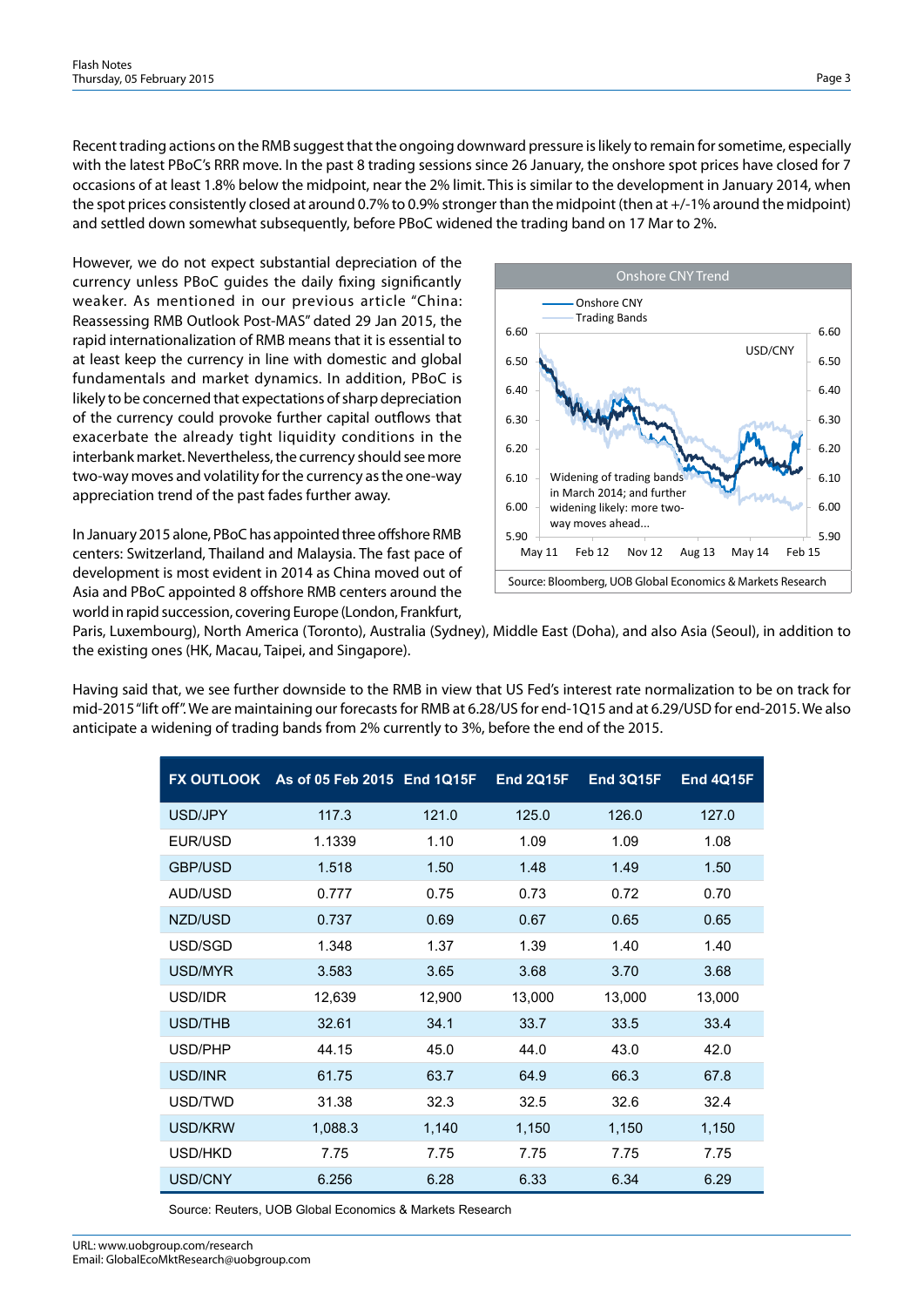PBoC announcement: 中国人民银行决定普降金融机构存款准备金率 并有针对性地实施定向降准措施 (4 Feb 2015) http://www.pbc.gov.cn/publish/goutongjiaoliu/524/2015/20150204181725633492601/20150204181725633492601\_.html

### **Technical Trends**

#### **USD/CNH: 6.2650**

Corrective rebound could extend to 1.1675.



While the longer-term outlook for USD is still clearly bullish, the deeper than expected pull-back from the recent high of 6.2895 suggests that a temporary top is in place. The current price action is likely part of a consolidation/correction phase which may last for a couple of weeks. From here, we expect pull-back to hold above 6.2375 but only an unlikely breach of the major key support at 6.2115 would indicate that the bullish expectation is wrong. A break above 6.2895 would indicate the resumption of the bullish trend with an initial target of 6.3000 followed by 6.3535.

Disclaimer: This analysis is based on information available to the public. Although the information contained herein is believed to be reliable, UOB Group makes no representation as to the accuracy or completeness. Also, opinions and predictions contained herein reflect our opinion as of date of the analysis and are subject to change without notice. UOB Group may have positions in, and may effect transactions in, currencies and financial products mentioned herein. Prior to entering into any proposed transaction, without reliance upon UOB Group or its affiliates, the reader should determine, the economic risks and merits, as well as the legal, tax and accounting characterizations and consequences, of the transaction and that the reader is able to assume these risks. This document and its contents are proprietary information and products of UOB Group and may not be reproduced or otherwise.